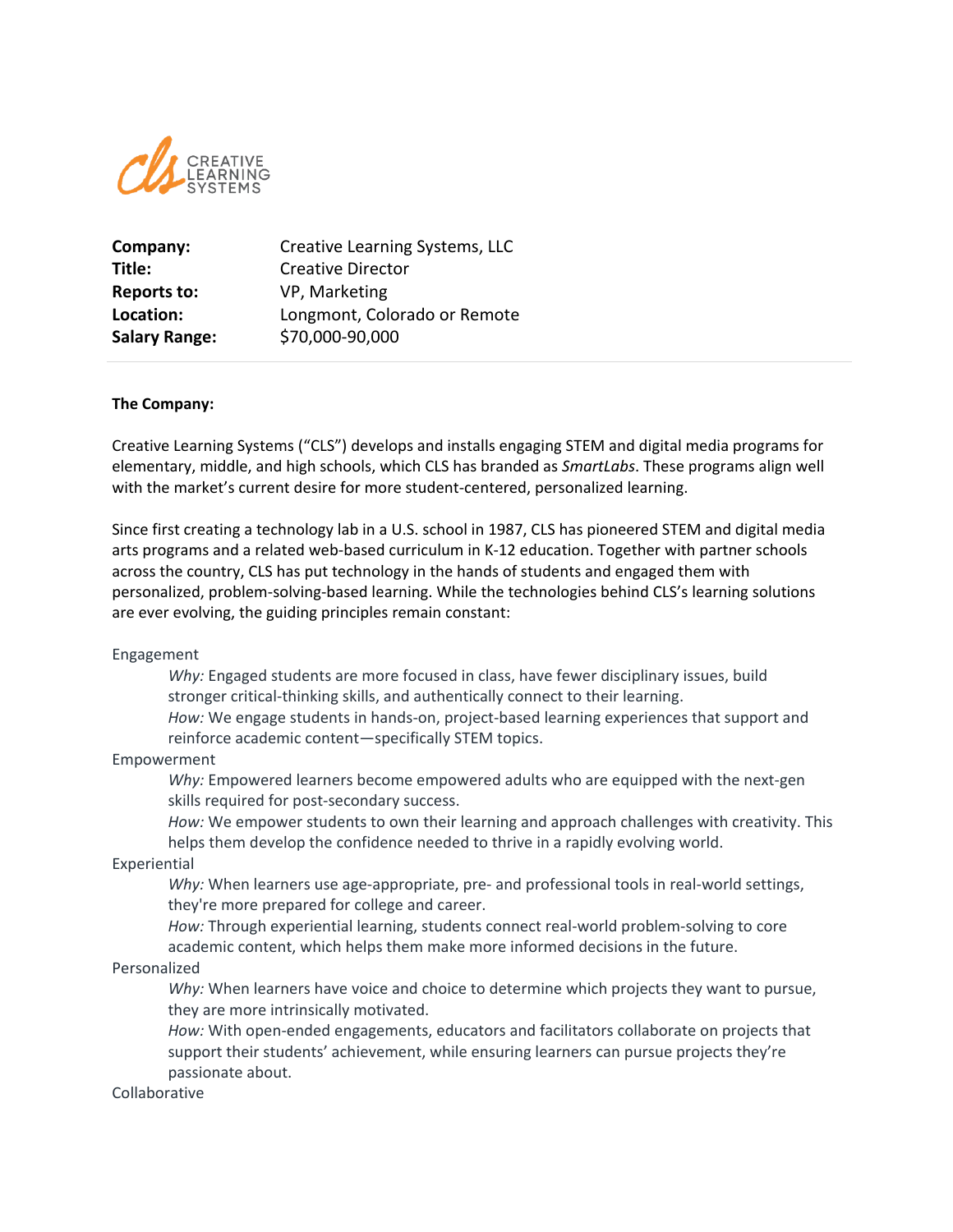*Why:* Collaborative learning helps students develop higher-level thinking, verbal communication, self-management, and leadership skills, which prepares them for postsecondary success.

*How:* We purposely build collaboration into our learning spaces. Through collaborative work, learners use critical thinking to make meaning of facts, develop communication skills as they present their learning, and creatively solve problems.

Creative Learning Systems is a rapidly growing company that was recapitalized by Brass Ring Capital ("BRC") in February, 2017. During BRC's ownership, CLS has invested heavily in both operations, and infrastructure, and is ready to rapidly scale under the leadership of newly appointed CEO, Ashley Mathis.

## **The Position:**

The Creative Director is both and artist and a scientist. They can think strategically and bring their ideas to life across multiple channels, creating an integrated, consistent, and engaging experience for target audiences. And they understand the importance of analytical analysis and data driven decision making, which is woven into all aspects of their work.

The Creative Director will work together with the Vice President of Marketing to plan, build, and execute against the marketing goals as established through business-level KPIs. The ideal candidate can make both heart and head connections with educators through dynamic storytelling and engaging content while representing the voice, tone, value, and culture of CLS.

The Creative Director will act as an internal and external brand ambassador and is able to collaborate cross-functionally with Sales, Product, Academic Services, and Customer Success Teams with respect to planning, training, and execution of activities.

## **Essential Duties & Responsibilities:**

- Develop innovative media and graphic design assets to support wholistic theme and personabased campaigns across web, print, and out of home mediums.
- Design and produce high-quality print and digital assets including presentations, videos, white papers, eBooks, brochures, landing pages, advertisements, and tradeshow booths.
- Shepard and evolve the newly established CLS brand and identify opportunities to expand brand reach and depth through progressive visual design, storytelling, and buyer journeys.
- Obtain input from management, ensuring designs meet organizational standards and brand expectations, express ideas accurately, and represent company brands appropriately.
- Work independently and collaboratively on multiple projects with marketing, sales, product, and customer success teams, meeting deadlines and budget constraints across simultaneous projects.
- Update and maintain internal databases of all external and internal marketing collateral, designs, photography, iconography, and video assets.
- Maintain a strong understanding of CLS target personas and design content that speaks to their interests, responsibilities, needs, and challenges; test and collect customer feedback.
- Plan and workshop with marketing team members to build holistic, integrated campaigns and programs for reputation and awareness, lead generation, and sales enablement tactics.